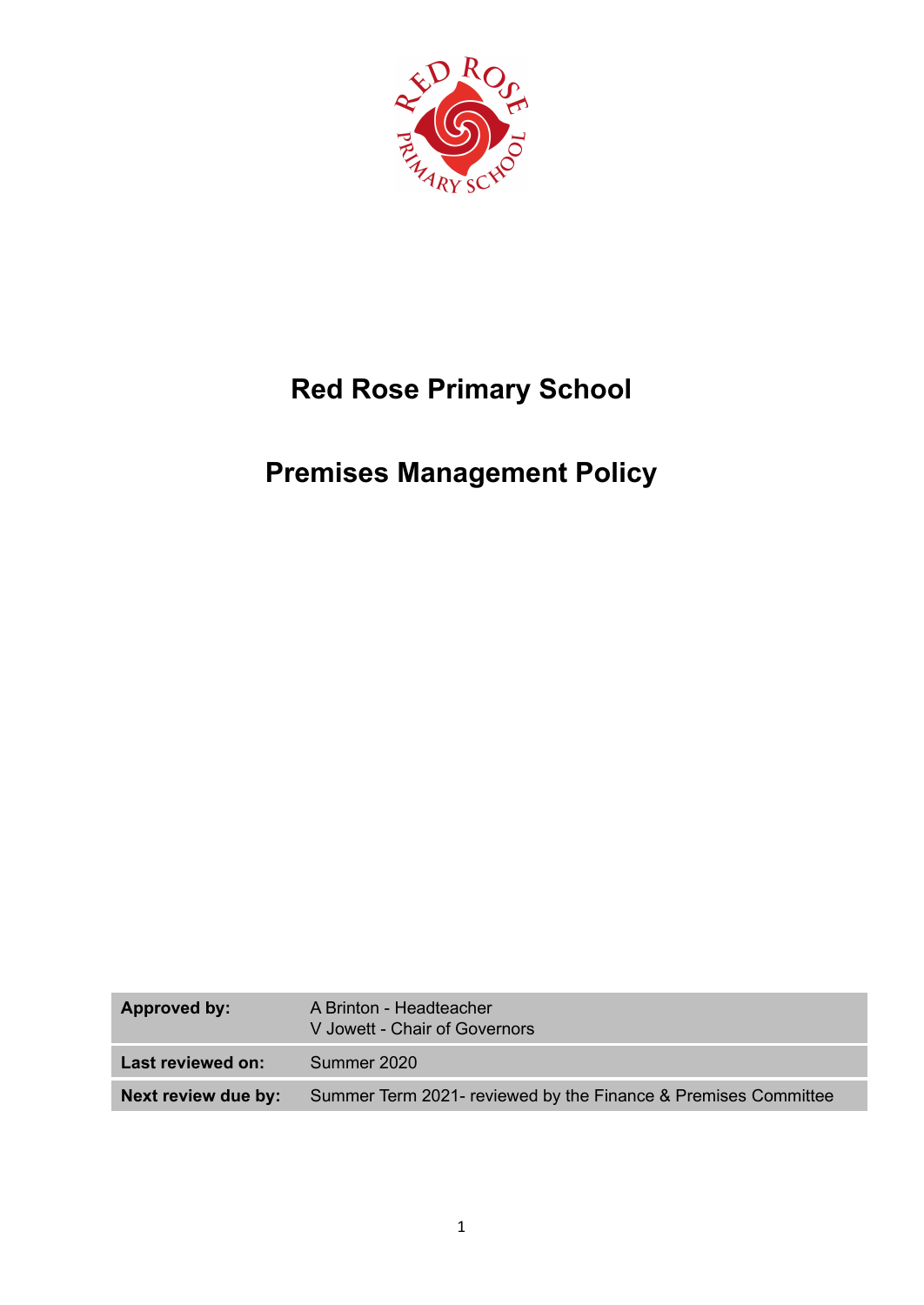

# **1. Aims**

Our school aims to ensure that it:

- manages its buildings and equipment in an efficient, legally compliant way
- inspects and tests buildings and equipment regularly, taking into account statutory requirements and best practice recommendations
- Promotes the safety and wellbeing of our staff, pupils, parents and visitors through effective maintenance of buildings and equipment in accordance with the **[Health](https://www.legislation.gov.uk/ukpga/1974/37/contents) and** [Safety](https://www.legislation.gov.uk/ukpga/1974/37/contents) at Work etc. Act 1974
- Complies with the requirements of the School Premises (England) [Regulations](http://www.legislation.gov.uk/uksi/2012/1943/contents/made) 2012
- Complies with the requirements of the statutory [framework](https://www.gov.uk/government/publications/early-years-foundation-stage-framework--2) for the EYFS

# **2. Guidance**

This document is based on the [Compliance](http://www.cipfa.org/~/media/files/services/property/document%20library/compliance%20monitoring%20england%20december%202014.pdf) Monitoring in Council Buildings report from the Federation of Property Societies, which provides an overview of the legislation and compliance requirements related to premises management in schools. It is also based on the Education and Skills Funding Agency's Essential School [Maintenance](https://www.gov.uk/guidance/essential-school-maintenance-a-guide-for-schools) guidance for schools.

# **3. Roles and responsibilities**

The governing body, the Headteacher and the caretaker will ensure this Premises Management Policy is properly implemented, and that tests and inspections are carried out in accordance with this policy.

The Headteacher and caretaker are responsible for ensuring relevant risk assessments are conducted and for reporting to the governing body, as required.

The caretaker is responsible for:

- inspecting and maintaining the school premises
- conducting repairs and maintenance
- being the first point of contact for any issues with the premises
- conducting and keeping a record of risk assessments and incident logs related to the school premises
- liaising with the Headteacher about what actions need to be taken to keep the school premises safe

This list is not intended to be exhaustive.

### **4. Inspection and testing**

The school maintains accurate records and details of all statutory tests which are undertaken. This includes relevant paperwork and certificates.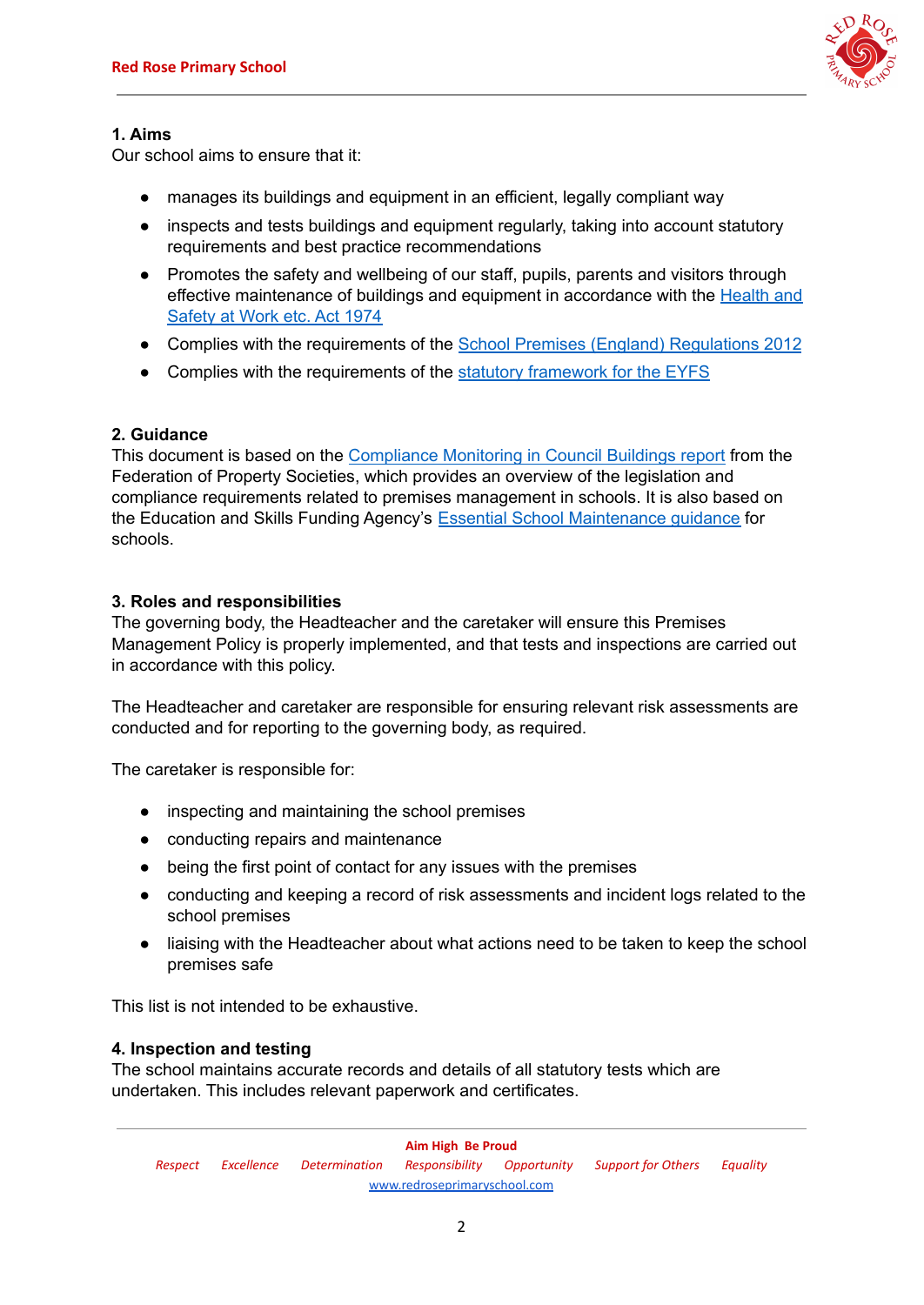

All requirements and recommendations highlighted in inspection reports and certificates are reviewed and acted on as necessary.

As part of the records of completed works, the school includes the dates when the works were undertaken and the details of the individual or company who completed them, along with their qualifications/certifications and/or experience.

The table below sets out the issues to inspect, the inspection frequency and the person responsible for checking each issue.

| <b>Issue to inspect</b>                     | <b>Frequency</b>                                                                                                                                                                                                     | <b>Person</b><br>responsible |
|---------------------------------------------|----------------------------------------------------------------------------------------------------------------------------------------------------------------------------------------------------------------------|------------------------------|
| Asbestos register                           | A risk assessment takes place annually and when any<br>changes to the building take place.                                                                                                                           | Durham County<br>Council     |
|                                             | The asbestos register is updated accordingly.                                                                                                                                                                        |                              |
| <b>Electrical testing</b><br>and inspection | A <b>PAT</b> exercise takes place annually.                                                                                                                                                                          | <b>SLA with DCC</b>          |
|                                             | The schematic of the supply route and primary distribution is<br>updated annually.                                                                                                                                   |                              |
|                                             | Fixed wiring and all distribution boards and safety devices are<br>inspected annually. All fixed wiring and all distribution boards<br>are tested at least once every 5 years.                                       |                              |
|                                             | Testing of all distribution boards in mobile accommodation is<br>conducted on an annual basis.                                                                                                                       |                              |
| Fire safety                                 | Our fire risk assessment is updated when any changes are<br>made that might impact fire safety.                                                                                                                      | Headteacher                  |
|                                             | Fire detection and alarm systems are tested weekly. All call<br>points are tested over a 13-week cycle. Formal quarterly and<br>annual inspections are completed by a competent person.                              | Caretaker                    |
|                                             | Fire doors are inspected weekly.                                                                                                                                                                                     |                              |
|                                             | Fire extinguishers are inspected and maintained on an annual<br>basis. The fire sprinkler system is inspected and tested<br>annually (with additional checks completed as needed to meet<br>insurance requirements). |                              |
|                                             | Fire blankets are inspected annually and replaced as required.                                                                                                                                                       |                              |

#### **Aim High Be Proud**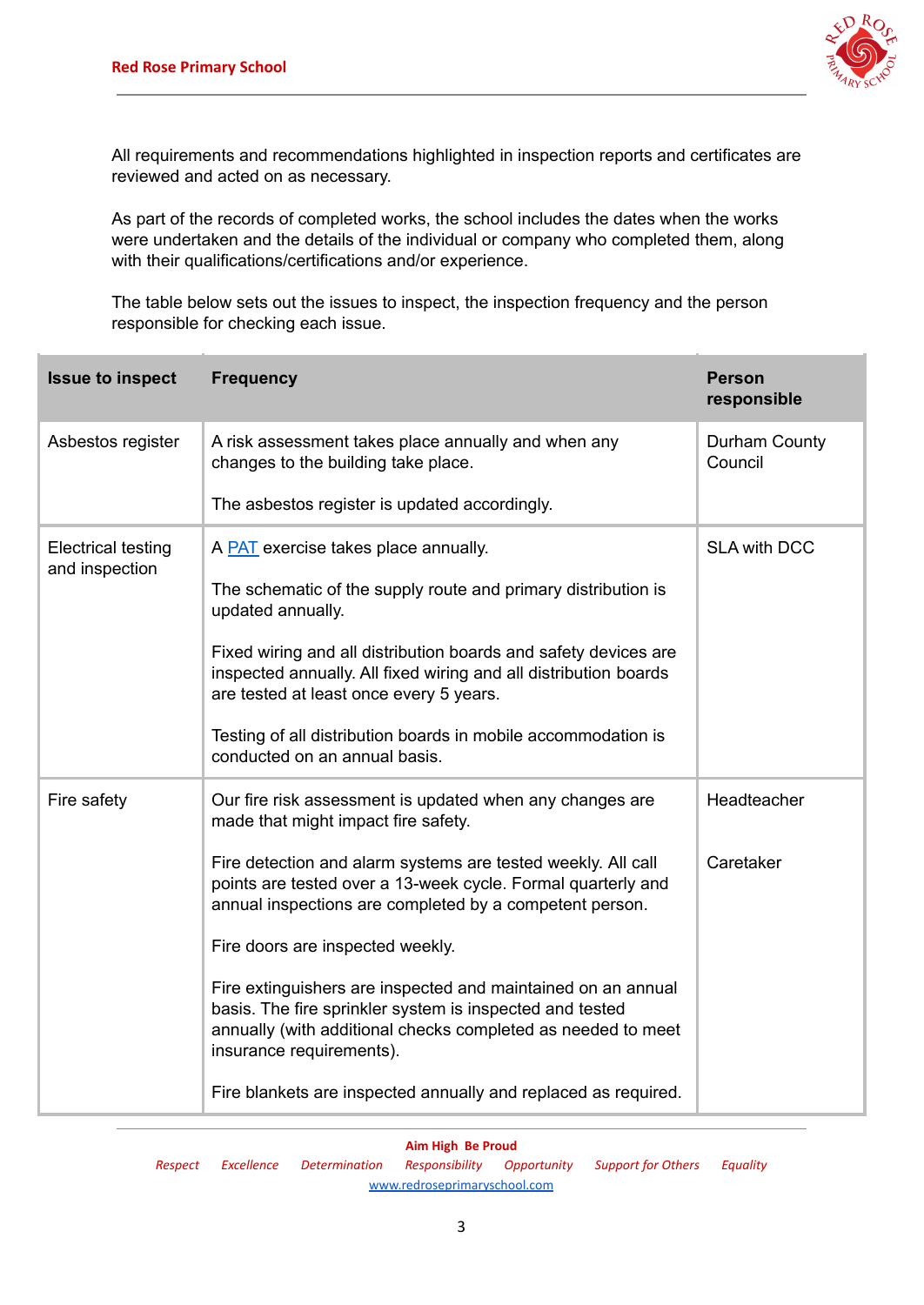

|                     | Hose reels are inspected on an annual basis by a competent<br>person.<br>Facilities for the fire service, including dry risers, access for<br>emergency vehicles, and emergency switches for installations,<br>are maintained and tested annually.<br>Lightning conductors are inspected and electrically tested on<br>an annual basis by a competent person.                          |                 |
|---------------------|----------------------------------------------------------------------------------------------------------------------------------------------------------------------------------------------------------------------------------------------------------------------------------------------------------------------------------------------------------------------------------------|-----------------|
| First aid equipment | First aid equipment is inspected every term. Any equipment<br>which has passed its expiry date is replaced.                                                                                                                                                                                                                                                                            | Ms Kendall      |
| Fuel oil storage    | The plan of primary pipework and main isolation points is<br>updated annually.<br>All tanks, bunds and pipework are checked on a weekly basis.<br>A detailed inspection and service is carried out by qualified<br>inspectors on an annual basis.                                                                                                                                      | Caretaker       |
| Gas safety          | Gas safety inspections are completed and certificates obtained<br>as required by law (including annual test certificates for<br>boilers). Gas appliances are identified and their location<br>recorded on an annual basis.<br>All gas appliances are serviced annually.<br>A visual condition inspection (and testing if required) is<br>conducted on gas pipework on an annual basis. | <b>SLADCC</b>   |
| Glazing             | An initial survey has been made of the building to identify any<br>areas where safety glazing should be implemented. Further<br>checks that any replacements are with safety glass are made<br>as needed.                                                                                                                                                                              | Caretaker       |
| Lifts and hoists    | Passenger lifts receive a thorough examination, full<br>maintenance and inspection at least once every 6 months, and<br>goods lifts at least every 12 months. All lifts are also tested and<br>inspected after any significant changes have been made.                                                                                                                                 | Caretaker / DCC |
| Lighting systems    | Electrical stage lighting is inspected and tested annually by a<br>competent person. Portable dimmer racks with no fixed                                                                                                                                                                                                                                                               | <b>DCC SLA</b>  |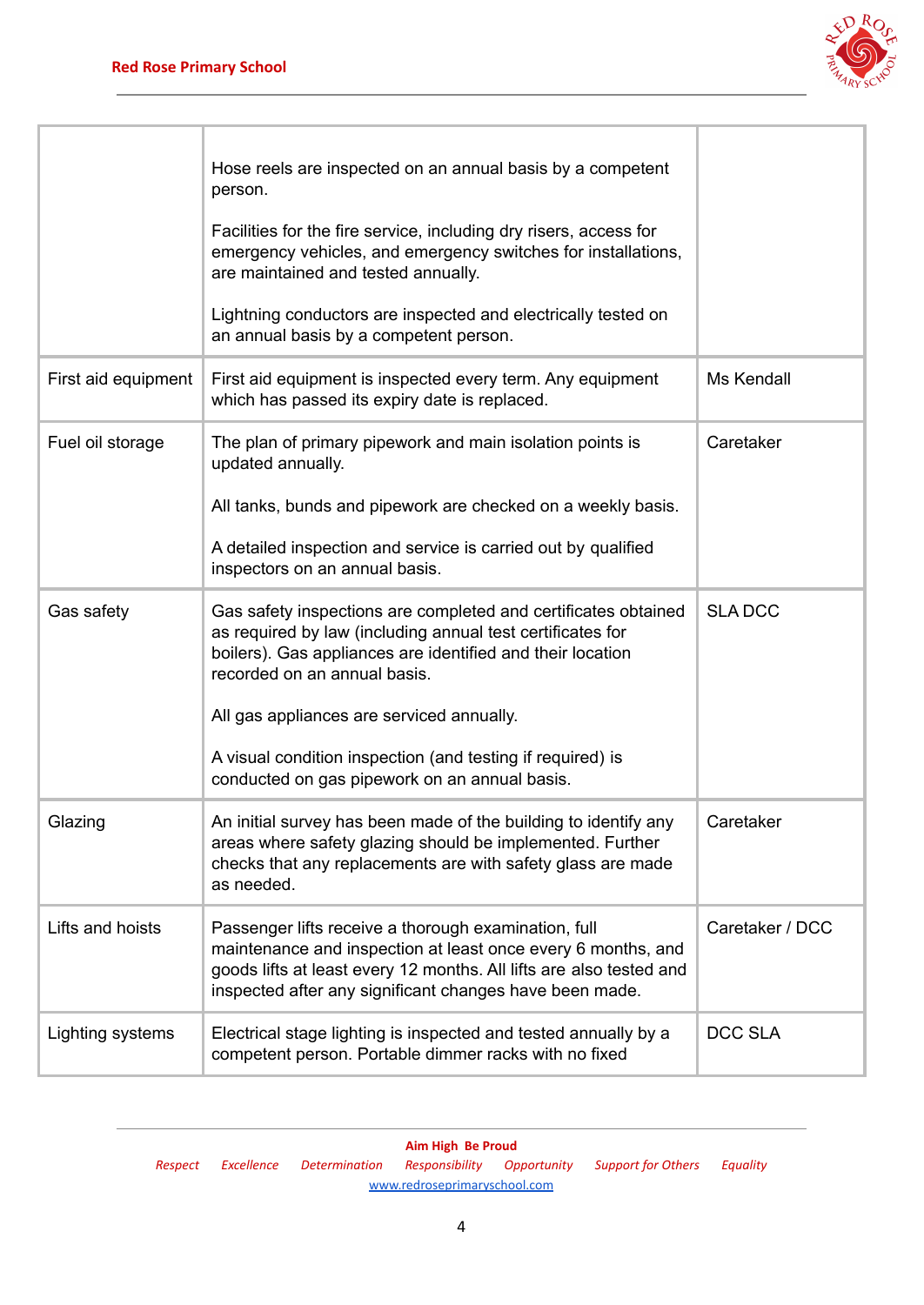

|                                                  | cabling, plugs, sockets and flexible leads are inspected every 3<br>months and following every alteration.<br>Emergency lighting systems are inspected and tested on a<br>monthly basis by the premises manager. There is a 1 hour<br>duration test once every 6 months, which includes a 3 hour<br>battery test by a competent person. A full duration test takes<br>place annually.                                                                                                                                                                                                 |             |
|--------------------------------------------------|---------------------------------------------------------------------------------------------------------------------------------------------------------------------------------------------------------------------------------------------------------------------------------------------------------------------------------------------------------------------------------------------------------------------------------------------------------------------------------------------------------------------------------------------------------------------------------------|-------------|
| Playground and<br>gymnasium<br>equipment (fixed) | Fixed playground and gymnasium equipment is inspected and<br>tested annually.                                                                                                                                                                                                                                                                                                                                                                                                                                                                                                         | Caretaker   |
| Water hygiene and<br>safety                      | For cold water systems, the plan of primary pipework and main<br>isolation points is updated annually. A visual condition and<br>compliance inspection is undertaken on an annual basis, as is<br>a tank condition and compliance inspection.<br>For hot water systems, a visual condition inspection is<br>conducted on an annual basis.<br>Maintenance checks are also carried out on all pipework<br>devices annually.<br>Water quality checks, and water and surface temperature<br>checks, are completed at a frequency to be determined by our<br>water safety risk assessment. | Caretaker   |
| Workstation<br>assessments                       | Staff workstations are analysed to assess any health and<br>safety risks whenever a new staff member is appointed, and<br>also whenever a staff member is relocated to a different area<br>or significant changes are made.                                                                                                                                                                                                                                                                                                                                                           | Headteacher |
| Working at height                                | Equipment used for working at height is inspected and tested<br>on an annual basis.                                                                                                                                                                                                                                                                                                                                                                                                                                                                                                   | Caretaker   |

### **5. Risk assessments and other checks**

Please refer to our Risk Assessment Policy for information about the school's approach to risk assessment.

In addition to the risk assessments the school is required to have in place (please refer to our Risk Assessment Policy and Health and Safety Policy for more information), we ensure we have risk assessments in place, regularly updated, to cover: